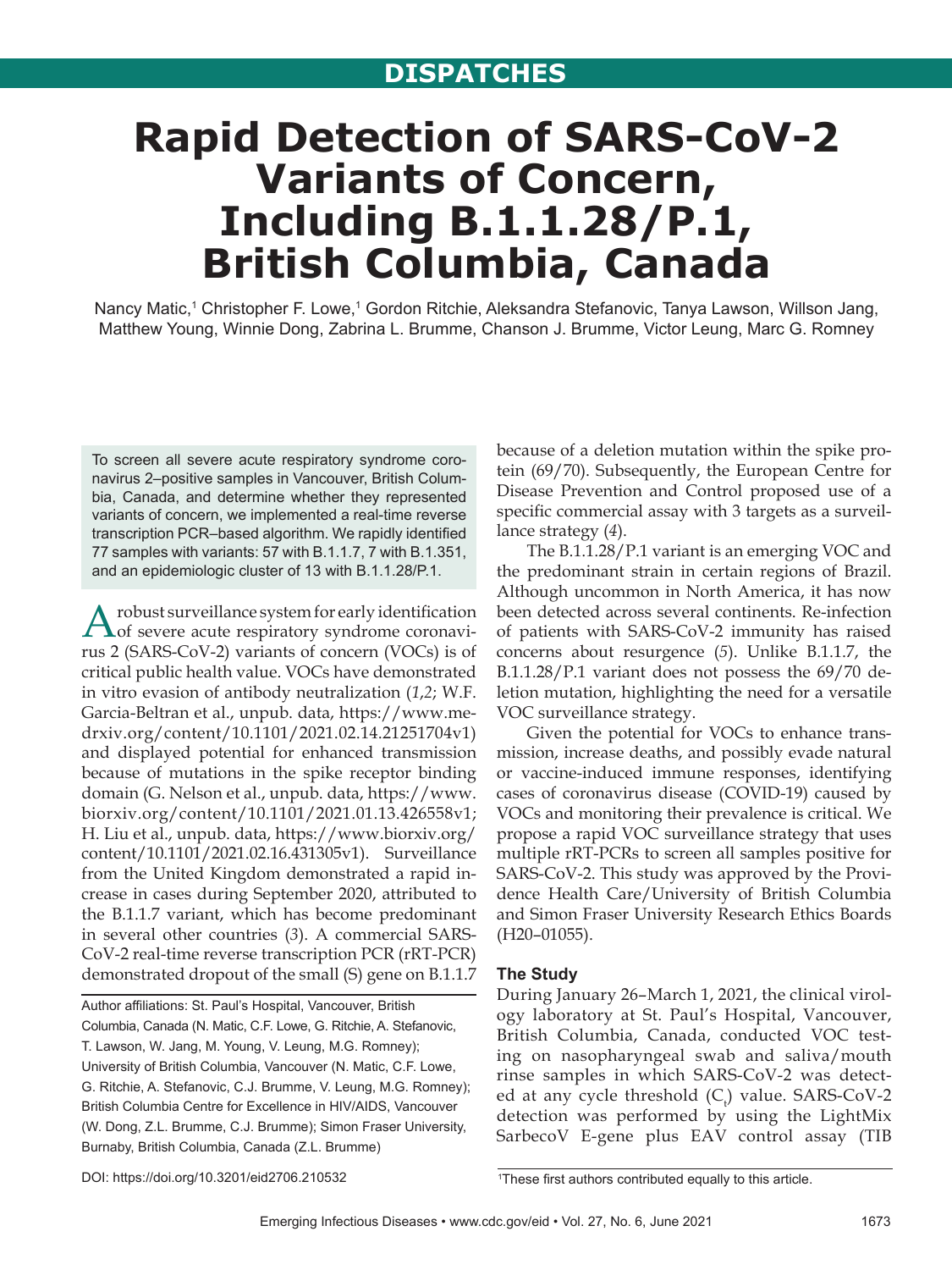#### **DISPATCHES**

Molbiol, https://www.tib-molbiol.de), with the MagNA Pure Compact or MagNA Pure 96 and LightCycler 480 or with the cobas SARS-CoV-2 Test (Roche Molecular Diagnostics, https://diagnostics.roche.com) on the cobas 6800. VOCs were detected with the VirSNiP SARS-CoV-2 Mutation Assays for strain surveillance (TIB Molbiol), targeting specific spike protein variations (N501Y, del-HV69/70, K417N, E484K, V1176F). A laboratorydeveloped test was also developed for N501Y (501F-GCATGTAGAAGTTCAAAAGAAAGT; 501R-TCCTTTACAATCATATGGTTTCCA; 501YProbe FAM-CACT+T+ATGGT GTTGGTTACCA ACCA-IABkFQ; 501NProbe Cy5-CACT+A+ATGG TGTTGGTTACCAACCA-IAbRQSp) and delHV69/70 (del6970F-TCAACTCAGGACTTGTTCTTAC; del6970R-TGGTAGGACAGGGTTATCAAAC; wtProbe HEX-TGCTAT+ACATG+TCTCTGGGACCA-IABkFQ; delProbe-TEX615-TGCTAT+CTCTG+GGACCAATG-IAbRQSp), in which + denotes locked nucleic acids. Samples were first screened for N501Y, and if detected, we tested subsequent targets to discriminate between the most prevalent VOC within the Vancouver community (B.1.1.7-delHV69/70 and B.1.351-K417N) and newly emerging VOC (B.1.1.28/P.1-V1176F).

For the first presumptive case caused by each VOC, we performed whole-genome sequencing (WGS)

in-house on either the MinION (Oxford Nanopore Technologies, https://nanoporetech.com), using the ARTIC nCOV-2019 sequencing protocol V1 (https:// www.protocols.io/view/ncov-2019-sequencing-protocol-bbmuik6w) by using V3 primers, or on an Illumina MiSeq (https://www.illumina.com) by using a modified ARTIC nCOV-2019 protocol. Accurate base calling of MinION was performed by using GUPPY 3.1.5 and FASTQ files analyzed with BugSeq (https://BugSeq. com). Illumina data were analyzed with the in-house bioinformatics pipeline MiCall (https://github.com/cfelab/MiCall). All presumptive VOCs were subsequently sent to a reference laboratory for confirmatory WGS.

During the study period, 31,833 clinical samples were tested for SARS-CoV-2, and results were positive for 2,618. Of these, 2,430 (92.8%) underwent testing for the 3 major VOC categories (B.1.1.7, B.1.351, B1.1.28/P.1); 1.6% (38/2,430) failed to amplify with the N501Y assay, of which 71.0% (27/38) were reported as indeterminate for SARS-CoV-2, reflecting late  $C<sub>t</sub>$ values and presumably low viral loads. From the remaining 2,392 samples, 77 VOCs were identified (57- B.1.1.7, 7-B.1.351, and 13-B.1.1.28/P.1). N501Y was not detected in the remaining 2,315 (96.8%) samples, and they were not sent to the reference laboratory for WGS. The VirSNiP and laboratory-developed PCRs were concordant for all detected VOCs.



**Figure.** Rate of detection of severe acute respiratory syndrome coronavirus 2 variants of concern, by day of result, January 26–March 1, 2021, with 7-day moving average. A) B.1.1.7 (UK); dashed line indicates 7-day moving average. B) B.1.351 (South Africa); dashed line indicates 7-day moving average; C) B.1.1.28/P.1 (Brazil),;solid line indicates 7-day moving average; D) all variants of concern; solid line indicates number of samples screened.

1674 Emerging Infectious Diseases • www.cdc.gov/eid • Vol. 27, No. 6, June 2021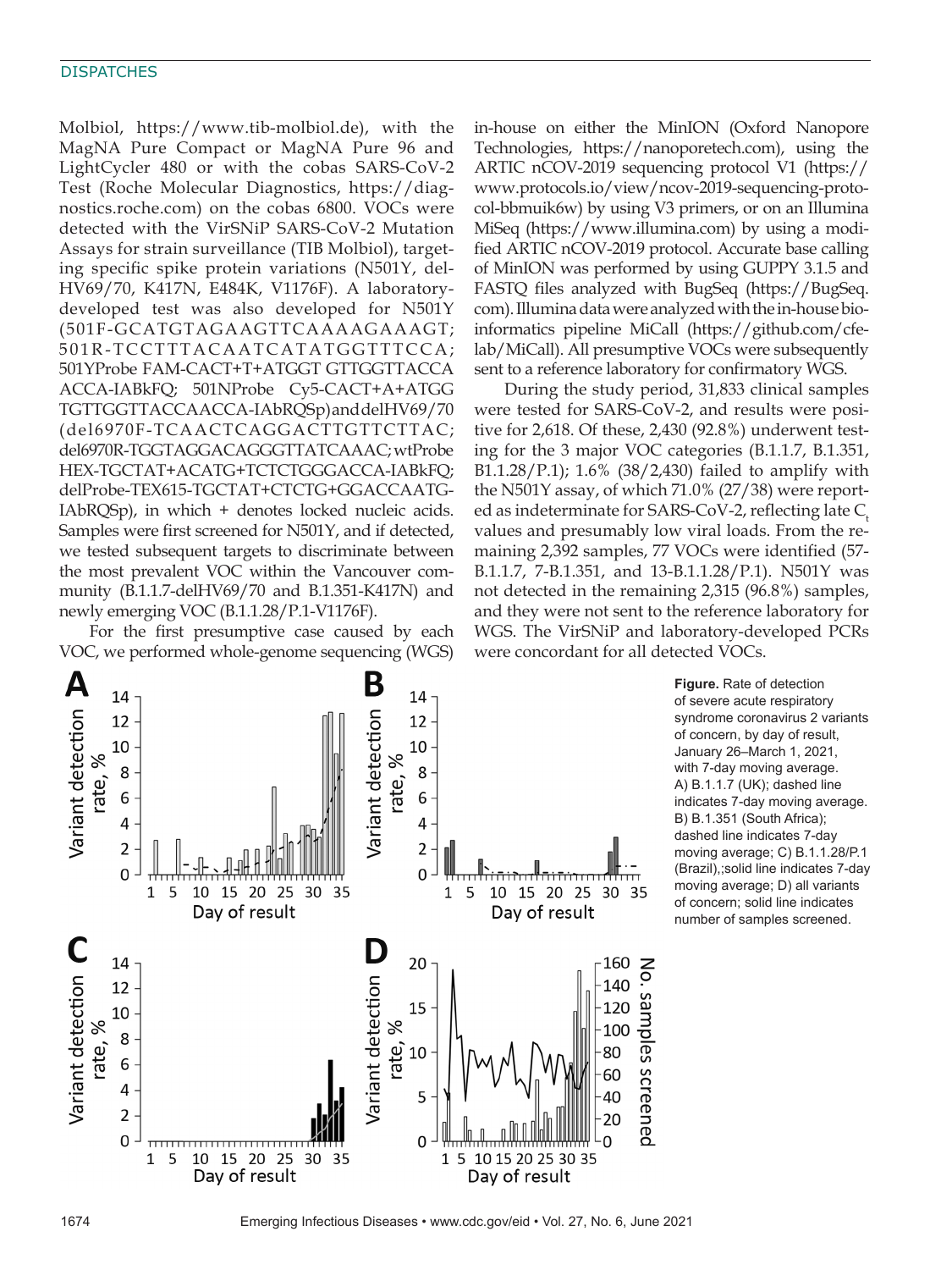During the study period, VOC detection among diagnostic samples rapidly increased (Figure). Of note, identified VOCs included a large cluster of the B.1.1.28/P.1 variant not previously identified in British Columbia. All B.1.1.28/P.1 variants were initially suspected from the K417N assay, for which PCR products were identified at a lower melting temperature than expected. All suspected B.1.1.28/P.1 variants were confirmed when rescreened by using the V1176F target.

The first presumptive B.1.1.28/P.1 variant identified was confirmed by in-house WGS, detecting the following S gene mutations (characteristic of B.1.1.28/P.1): L18F, T20N, P26S, D138Y, R190S, K417T, E484K, N501Y, D614G, H655Y, T1027I, and V1176F. At the time of publication, the reference laboratory had attempted WGS for 54/77 VOCs, of which 7 (12.9%) samples failed WGS, with original  $C_{t}$  values of 24–35. Of the 47 successfully sequenced samples, agreement with PCR was 100% (38-B.1.1.7, 3-B.1.351, and 6-B.1.1.28/P.1).

# **Conclusions**

Implementation of a PCR-based algorithm to detect VOCs has enabled our laboratory to rapidly detect new variants that are in the early stages of community transmission. Our protocol enabled detection of VOCs within 24 hours of COVID-19 diagnosis, a marked advantage over sequencing-based surveillance strategies. VOC positivity rate was 3.2%, but detection rates increased markedly over time, as might be expected with exponential growth observed in other countries.

Although B.1.1.28/P.1 had not been previously reported in our region, presence of this variant was suspected when K417N PCR products with a lower melting temperature than wild-type were observed, suggestive of a non-K417N substitution (e.g., K417T mutation in the B.1.1.28/P.1 variant) (VirSNiP SARS-CoV-2 Spike K417N package insert; TIB Molbiol, Berlin, Germany). Follow-up testing using the V1176F target supported the presumptive identification of B.1.1.28/P.1, which was subsequently confirmed by WGS. Testing all SARS-CoV-2–positive samples for VOCs enabled rapid detection of a discrete new B.1.1.28/P.1 cluster.

Although WGS has been the primary modality for VOC surveillance, universal sequencing of SARS-CoV-2–positive specimens is limited by both laboratory and bioinformatics capacity (*6*). Because of the volume of VOC testing and the limited capacity for high complexity WGS, turnaround times by WGS may be days to weeks. Since the onset of the CO-

VID-19 pandemic, molecular diagnostics (i.e., PCR) have been increasingly adopted by laboratories to promptly identify SARS-CoV-2, and infrastructure has been established for this testing modality. A PCRbased algorithm for the molecular detection of VOCs could be rapidly adopted, providing almost real-time results to inform infection prevention and control and public health measures (*3*,*7,8*). PCR may also be more sensitive because WGS is challenging to perform on samples with low viral loads  $(C_t > 30)$  (9). Compared with WGS, PCR screening enhanced sensitivity for VOC detection by >10%.

Although the most prevalent VOCs worldwide harbor N501Y, this mutation is not present in all variants (*10*). A PCR-based algorithm for identifying VOCs that use N501Y as the initial screening target must acknowledge this limitation. Given the rapid emergence of new variants, ongoing surveillance is key, and laboratories considering a PCRbased algorithm would need to adapt the algorithm as VOC prevalence changes. For example, our initial screening PCR targeted N501Y, but because of rising rates of B.1.1.7, we adjusted our laboratorydeveloped test to include N501Y and delHV69/70 in a duplexed assay.

PCR-based methods for rapid VOC detection should not replace broader VOC surveillance with WGS, which enables identification of non-N501Y VOCs and can characterize emerging mutations in known VOCs. This ability is critical for enabling laboratories to revise their PCR targets in an ongoing manner to keep pace with local VOC circulation.

In summary, our implementation of an rRT-PCR–based algorithm enabled identification of the most common VOCs to date (B.1.1.7, B.1.351, and B.1.1.28/P.1) within 24 hours. This method enables laboratories to perform VOC testing on all SARS-CoV-2–positive samples, enhancing VOC surveillance capacity to support near real-time decision making for interrupting transmission.

This article was preprinted at https://www.medrxiv.org/ content/10.1101/2021.03.04.21252928v1.

## **Acknowledgments**

We are grateful to our medical laboratory technologists, who are highly committed to patient care and laboratory quality improvement. We also acknowledge contributions from John Harding and Althea Hayden and the BCCDC Public Health Laboratory (Natalie Prystajecky, Agatha Jassem, Catherine Hogan, Linda Hoang, and Mel Krajden).